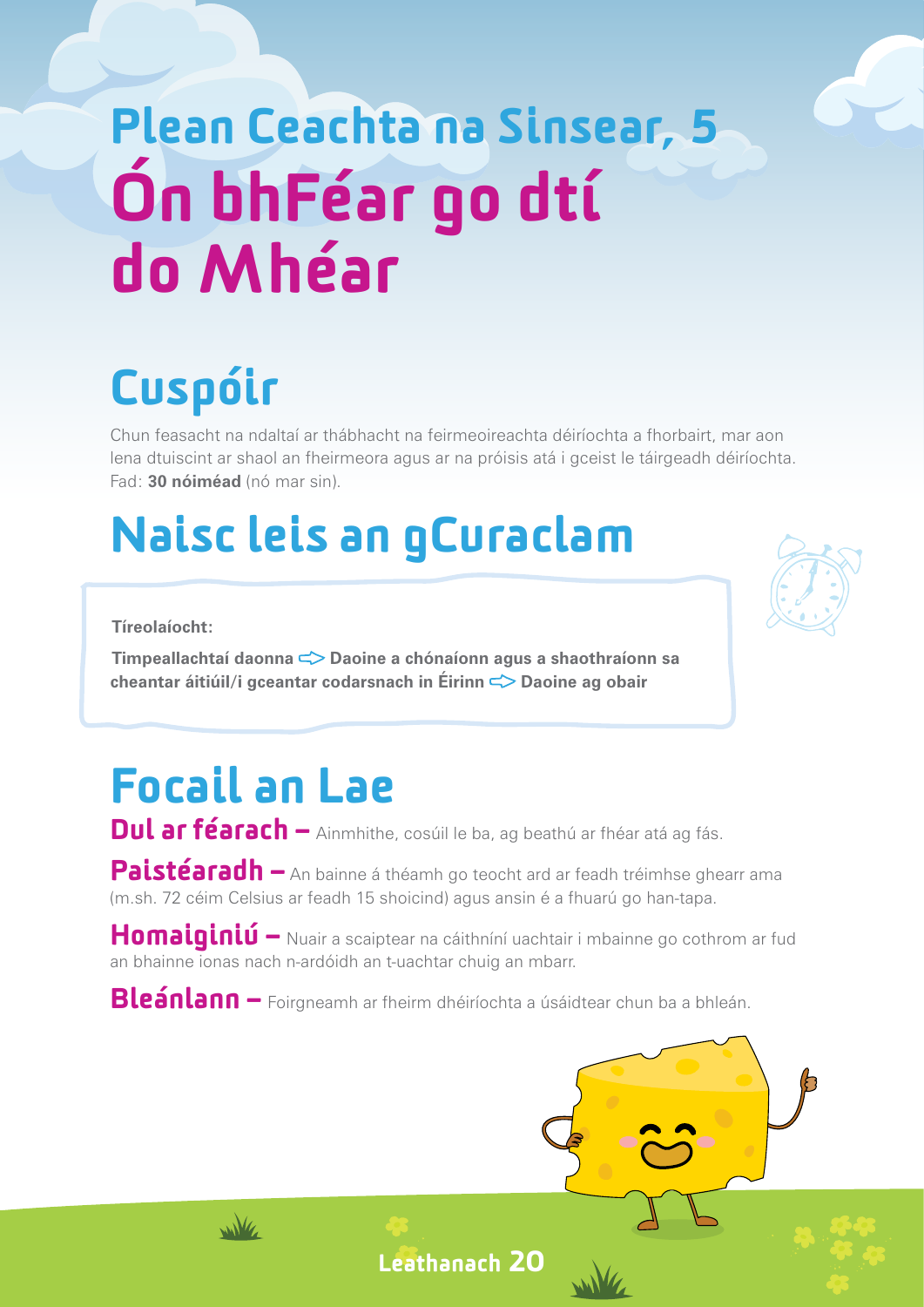### Plé Ranga

Fiafraigh de na daltaí an bhfuil aon eolas acu ar an bhfeirmeoireacht déiríochta cheana agus, má tá, iarr orthu é a phlé trí na ceisteanna seo a leanas a chur orthu:

- 1 Cad iad na cineálacha feirmeoireachta is féidir leat a ainmniú? (m.sh. curaíocht, beostoc, feirmeoireacht mheasctha, déiríocht).
- **2** Cad is feirmeoireacht déiríochta ann? (Is é an cineál feirmeoireachta a tháirgeann táirgí déiríochta cosúil le bainne, iógart agus cáis).
- 3 An raibh tú riamh ar fheirm dhéiríochta? Déan cur síos ar an méid a d'fheicfeá de ghnáth ar fheirm dhéiríochta (m.sh. ba, bleánlann, bliteoirí, sadhlas, féar).
- 4 Ag cuimhneamh siar ar Cheacht 1, Déiríocht i m'Aiste Bhia, an féidir leat aon táirgí a d'fhéadfaí a tháirgeadh ar fheirm dhéiríochta a ainmniú? (m.sh. bainne, cáis, iógart).

### Plé Beirte

Iarr ar na daltaí smaoineamh ar conas a thugann feirmeoirí aire do na ba ar fheirm dhéiríochta. Iarr orthu a gcuid smaointe a phlé le dalta eile agus iarr ar gach beirt a gcuid smaointe a roinnt leis an rang.

Leideanna plé:

- **O** Tugann feirmeoirí easair do na ba le codladh uirthi.
- **O** Mar gheall ar aeráid na hÉireann, is féidir le feirmeoirí ba a fhágáil chun dul ar féarach ar fhéar úr amuigh faoin spéir 240 lá sa bhliain ar an meán.
- **O** Bogann feirmeoirí ba ó pháirc go páirc ionas go mbeidh go leor féir acu le hithe.
- Tugann feirmeoirí na ba isteach faoi dhíon agus an aimsir fuar sa gheimhreadh agus déanann siad cinnte de go mbíonn bia acu le hithe, amhail sadhlas agus grán buí.
- **O** Coinníonn na feirmeoirí na bóithigh agus na bleánlanna deas glan.
- **O** Déanann feirmeoirí cinnte de go dtagann tréidlia ar cuairt chuig an bhfeirm chun a chinntiú go bhfanann na ba sláintiúil.





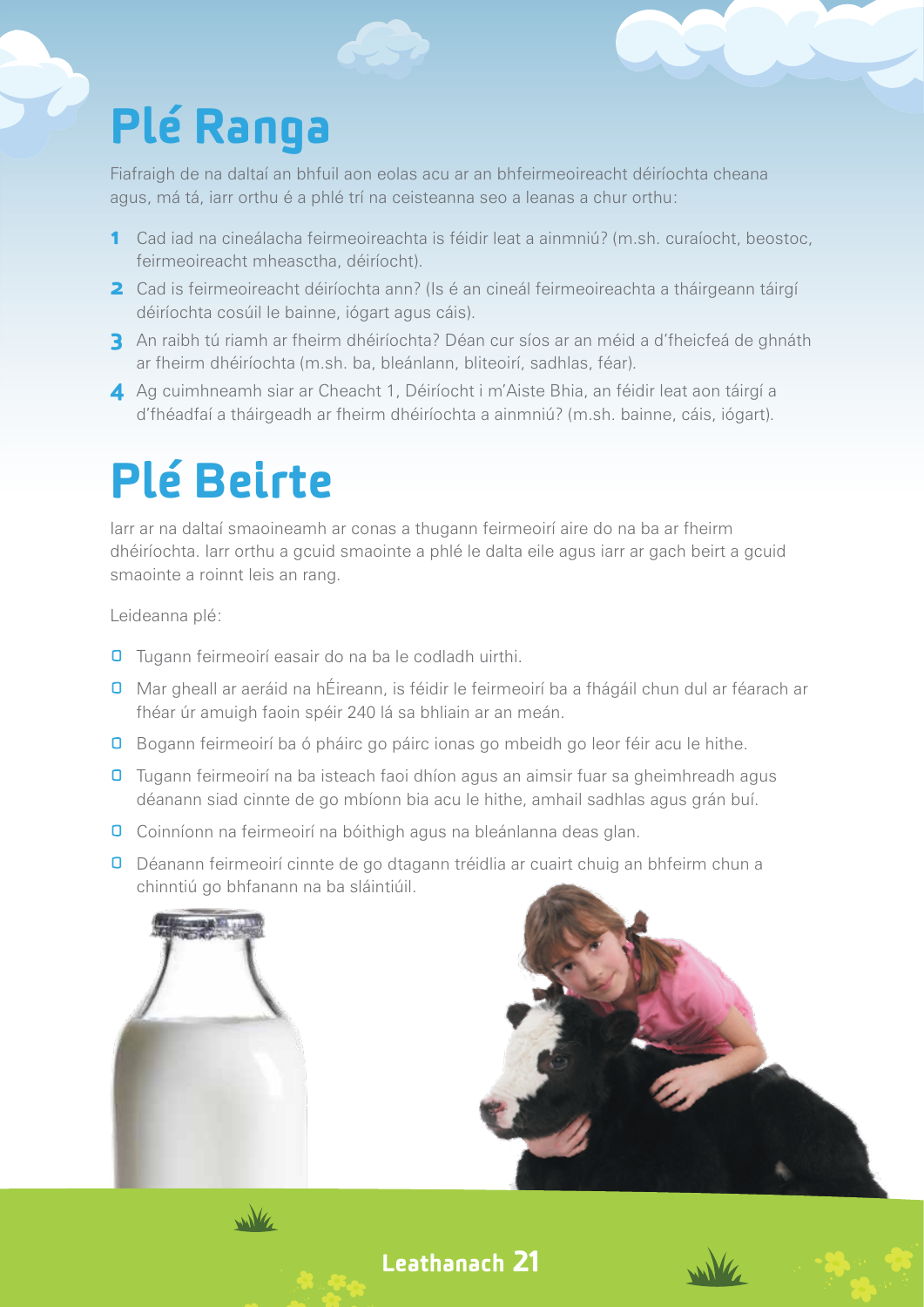### Gníomhaíocht Bheirte

Tosaigh le díospóireacht ranga ina n-iarrann tú ar na daltaí smaoineamh ar an bpróiseas táirgthe bainne i bhfeirm dhéiríochta. Déan nótaí de na príomhphointí ar an gclár bán.

Ansin tabhair cóip den bhileog ghníomhaíochta '**Ón bhFéar go dtí do Mhéar**' do gach dalta. Iarr orthu ina mbeirteanna breathnú ar 8 gcéim an phróisis táirgthe bainne 'Ón bhFéar go dtí do Mhéar agus ansin uimhreacha a chur orthu chun iad a chur san ord ceart. Pléigh an t-ord ceart mar rang agus labhair trí gach ceann de na céimeanna sa phróiseas táirgthe bainne. \*(Tá an t-ord ceart ar leathanach 23).

#### Gníomhaíocht Phearsanta

Iarr ar na daltaí ord ceart an phróisis táirgthe bainne a scríobh ina gcóipleabhar agus gach céim de a scríobh arís ina bhfocail féin.

#### Gníomhaíochtaí Fairsingithe

- 1 larr ar na daltaí a shamhlú gur feirmeoirí déiríochta sainiúla iad atá díreach tar éis duine a fhostú chun dul ag obair ar a bhfeirm. Iarr orthu treoracha a scríobh maidir le bheith ag obair ar fheirm dhéiríochta chun cuidiú lena gcúntóir nua.
- **2** Iarr ar na daltaí a shamhlú gur feirmeoirí déiríochta iad agus a gcartán bainne féin a dhearadh.
- 3 larr ar na daltaí i ngrúpaí a bpóstaer féin 'Ón bhFéar go dtí do Mhéar' a chruthú le cur ar taispeáint ar fud na scoile.

### Tabhair leat abhaile é

Spreag na daltaí chun an teachtaireacht a thabhairt abhaile maidir lena thábhachtaí atá an fheirmeoireacht déiríochta. Mar obair bhaile, is féidir leat iarraidh ar na daltaí na rudaí seo a leanas a dhéanamh:

- 1 Féach ar na táirgí déiríochta atá sa chuisneoir agus sainaithin an áit ar foinsíodh iad. Mar shampla, an bhfuarthas aon rud ó fheirm áitiúil?
- 2 An bhfuil gealltanas na Comhairle Náisiúnta Déiríochta '*Saothraithe i bPoblacht na hÉireann*' ar an mbainne sa chuisneoir?
- 3 An bhfuil aithne acu ar fheirmeoir déiríochta áitiúil?

wike

4 Taifead cé mhéad lítear bainne a ólann gach ball den teaghlach le himeacht na seachtaine. Déan comparáid eatarthu.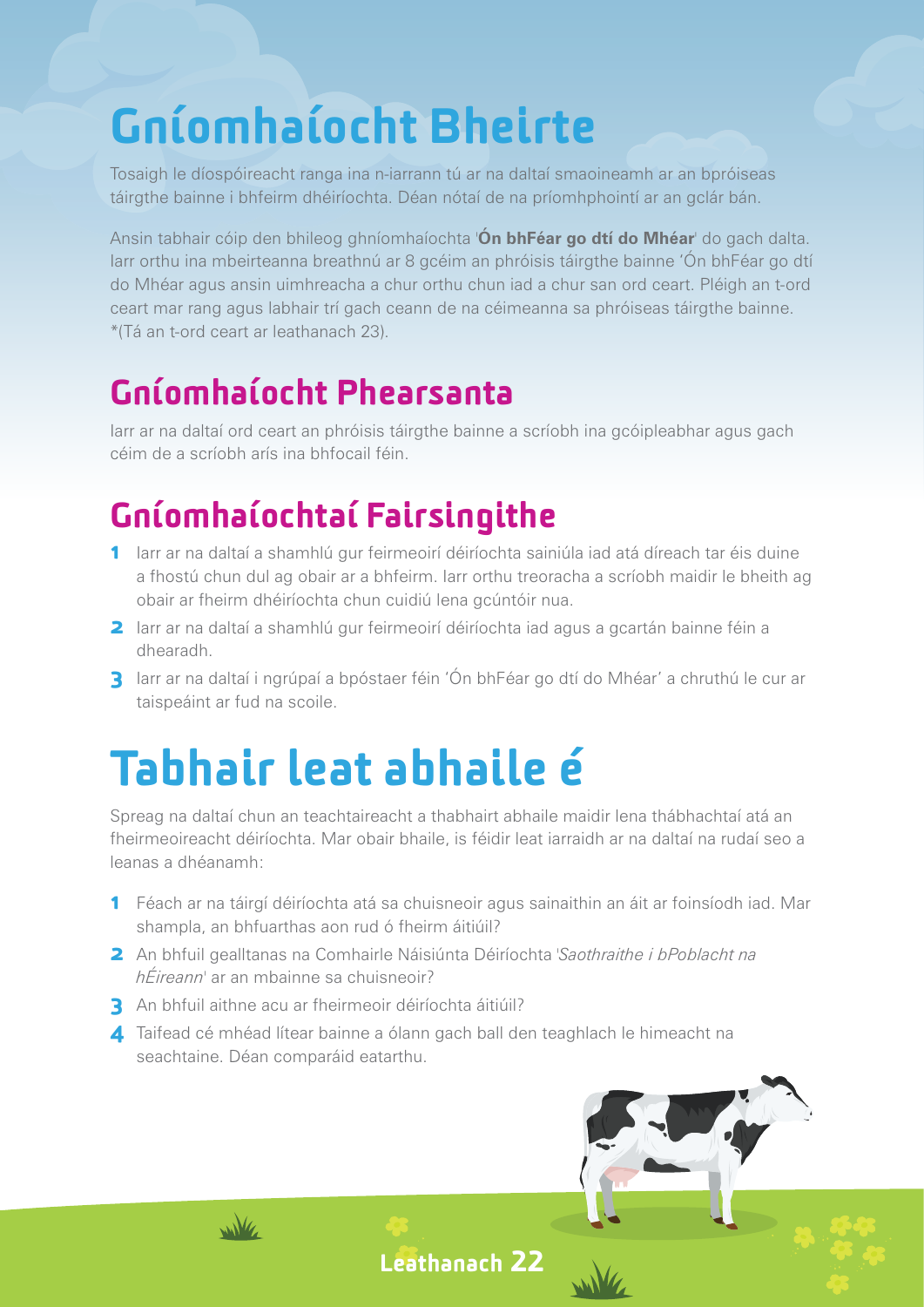# Ón bhFéar go dtí do Mhéar - 8 gCéim an Phróisis Táirgthe **Bainne**

Céim 1 – Cothaítear ba ar fhéar úr cothaitheach.

Céim 2 – Déantar ba a bhleán dhá uair sa lá sa bhleánlann. Stóráiltear an bainne a bhailítear faoi bhun 4° Celsius in umar bainne agus bailíonn tancaeir chuisnithe ón bhfeirm é gach 2-3 lá.

Céim 3 – Sula mbailítear bainne ón bhfeirmeoir, glacann an tiománaí samplaí chun caighdeán an bhainne a thástáil.

Céim 4 – Nuair a thagann an tiománaí chuig an déirí, pumpálann sé an bainne amach as an tancaer isteach i gcoimeádáin mhóra chuisnithe. Déantar an tancaer a ní go cúramach ar an taobh istigh agus ansin bíonn sé réidh chun tuilleadh bainne a bhailiú ar an lá dár gcionn.

Céim 5 – Déantar tástáil ar cháilíocht agus glaineacht an bhainne arís sa déirí, ach is é oibrí saotharlainne a dhéanann an tástáil an uair seo.

Céim 6 – Déantar bainne a phaistéaradh chun a chinntiú nach bhfuil frídíní ann. Is é Louis Pasteur a chum an paistéaradh agus is é atá i gceist leis ná an bainne a théamh go teocht ard ar feadh tréimhse ghearr ama (72° Celsius ar feadh 15 shoicind), agus ansin é a fhuarú go han-tapa. Déantar céim amháin eile i gcás cuid den bhainne, is é sin an homaiginiú.

Céim 7 – Déantar an bainne a líonadh isteach i gcoimeádáin éagsúla ansin. Ina dhiaidh sin, luchtaítear leoraithe le crátaí bainne le seachadadh chuig an teach nó chuig an siopa. Déantar cuid de a sheachadadh go díreach chuig scoileanna.

Céim 8 – Mar sin, an chéad uair eile a bheidh tú ag baint taitneamh as gloine bainne bhlasta, is féidir leat a bheith cinnte go bhfuil tú ag ól deoch ar ardchaighdeán, atá idir nádúrtha agus chothaitheach.



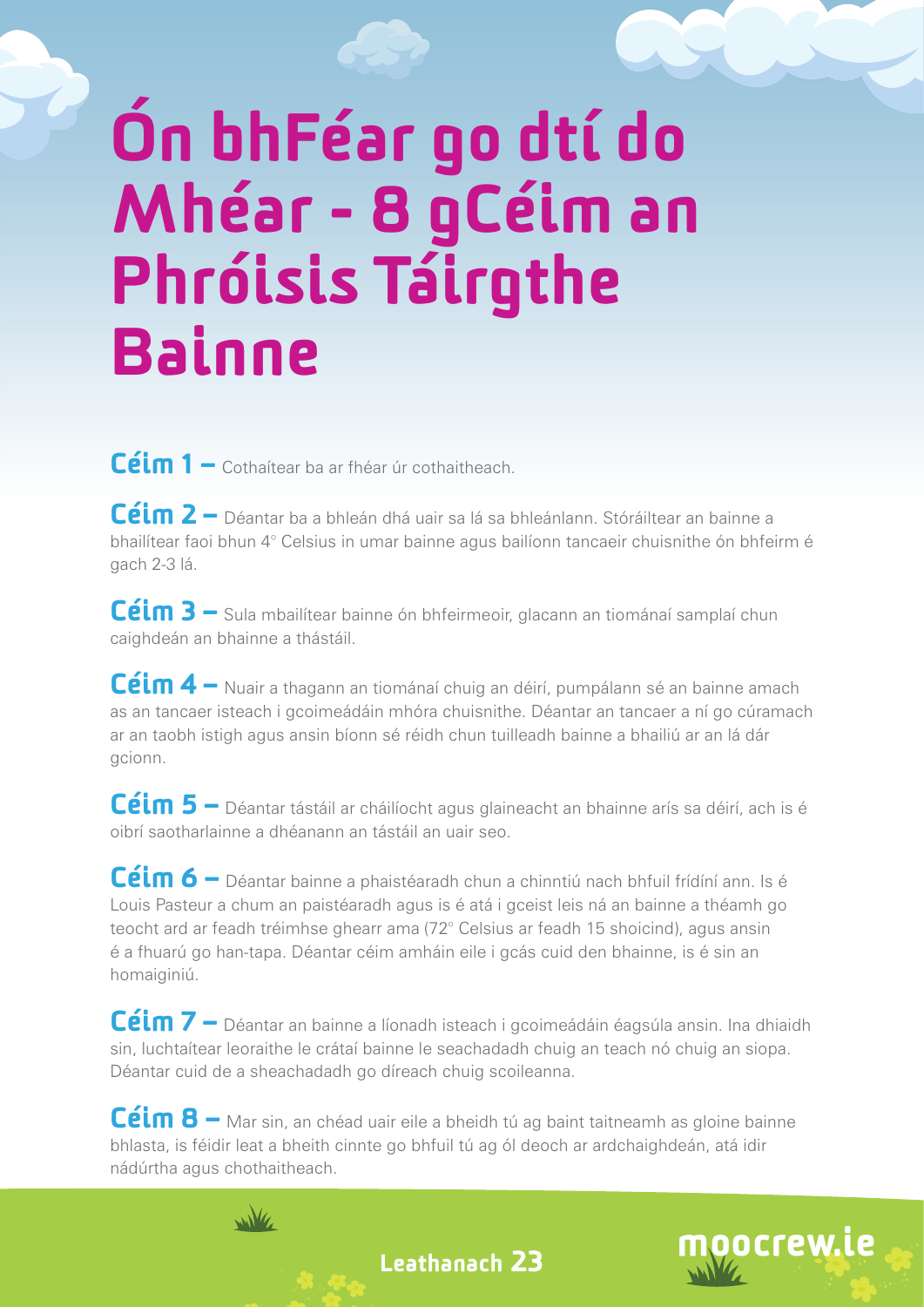### Lig scód le do chruthaitheacht!

**Dear do Chartán Bainne Scoile féin.**

**Is féidir pictiúir d'fhéar, ba, nó feirmeoirí a chur ann, nó é a choinneáil deas simplí agus díreach steall bainne úir bhlasta a chur ann!**